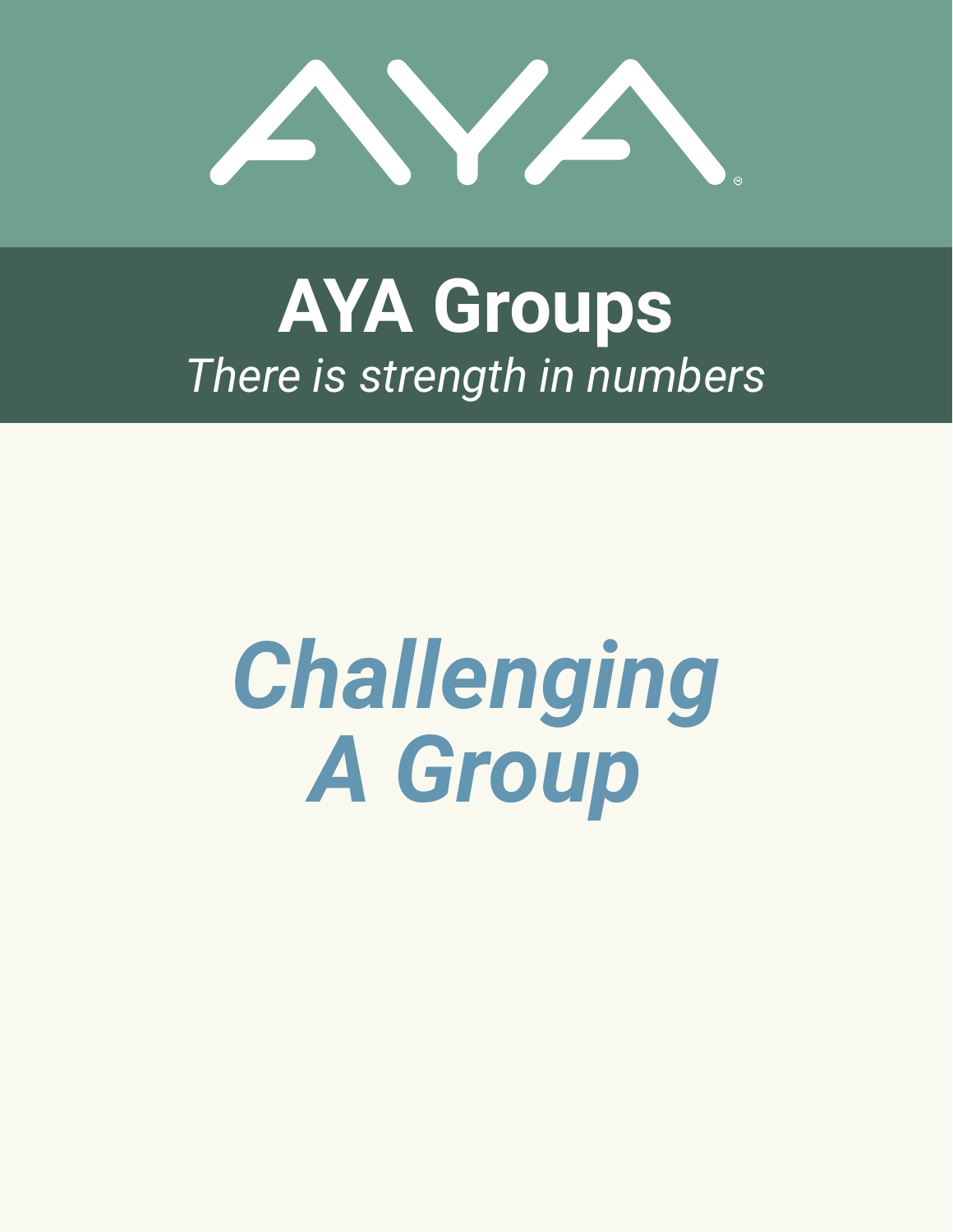#### **STEP 1**

- Select the "Groups" tab at the bottom.
- Then select your group.



#### **STEP 2**

- Select "Challenge" at the top right.
- **Remember, in order to challenge another group, you have to be the one who created the group.**



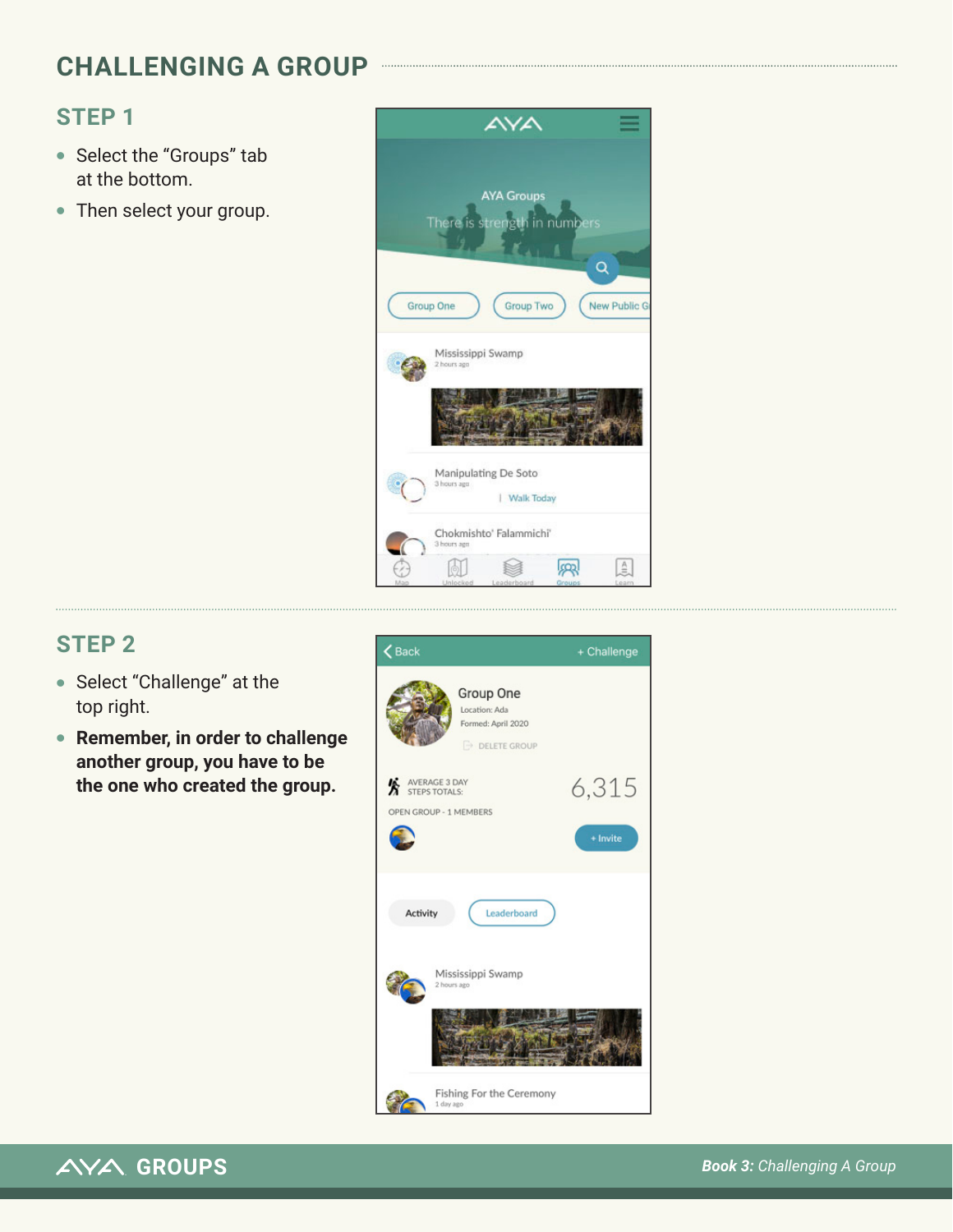#### **STEP 3**

• Select "Start an AYA Challenge" at the bottom.



Start an AYA Challenge

#### **STEP 4**

- $\bullet$  If you know the name of the group you want to challenge, enter it in the search bar and select "Search."
- Or, if location services is turned on for AYA, select "Find nearby groups" to find one in your area.



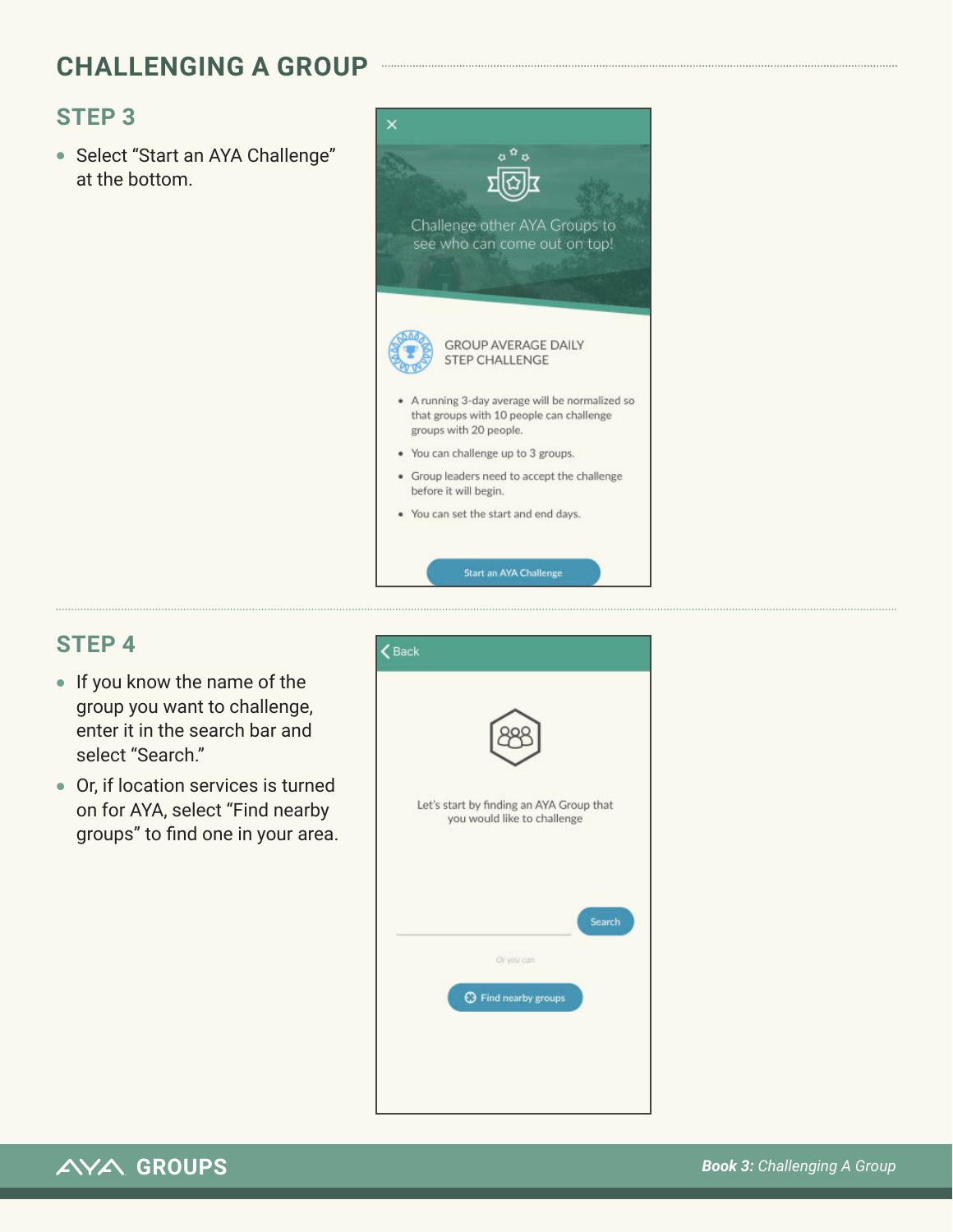#### **STEP 5**

- Select the group, or groups, you want to challenge and then select "Continue."
- **Remember, you can challenge up to three groups!**



#### **STEP 6**

- Select "Setup the Challenge details," where you can set a start date and end date.
- $\bullet$  Then confirm and send the challenge!



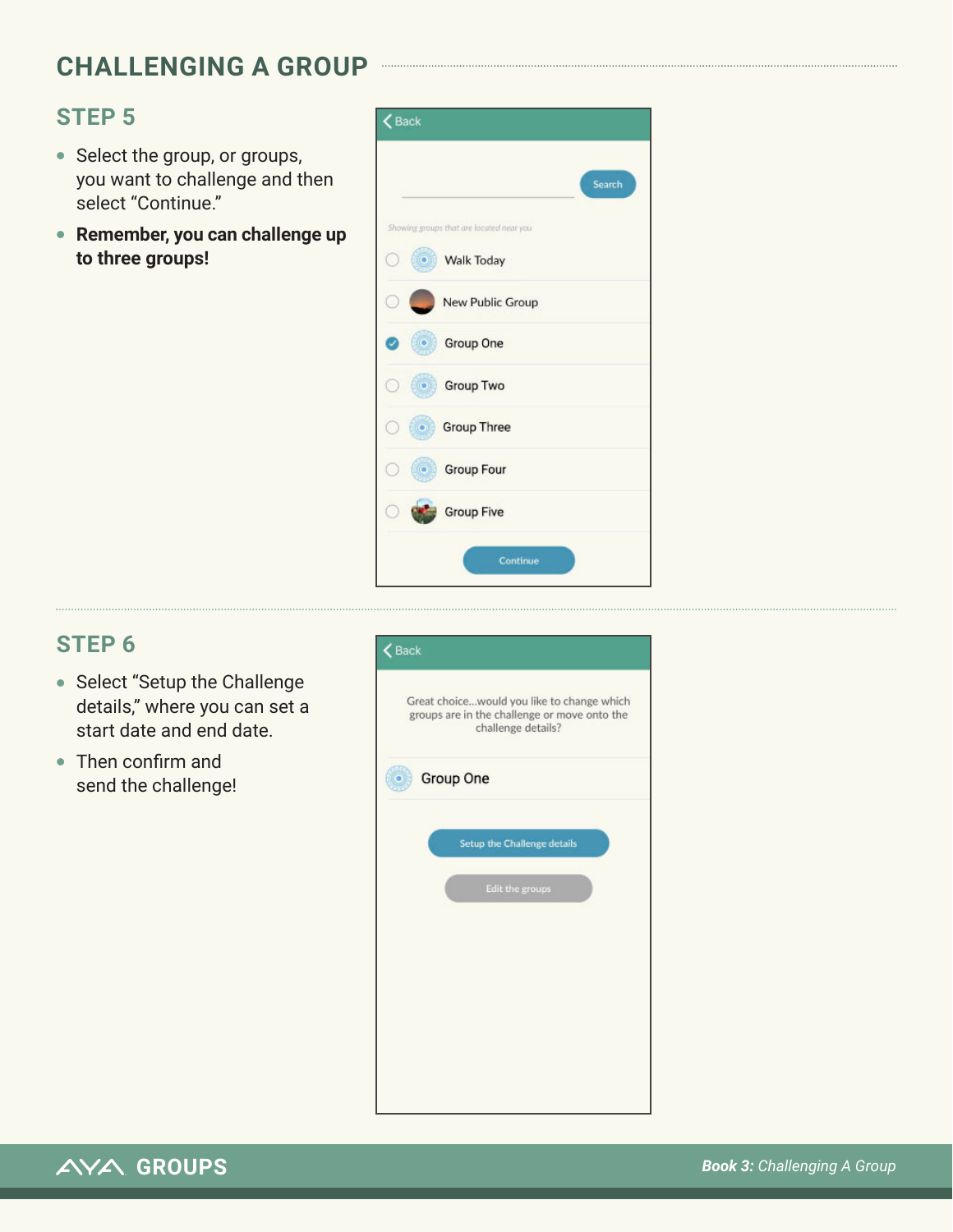#### **STEP 7**

• There are two ways to view your new group challenge in AYA.



- One way is to select the "Map" tab at the bottom, and near the top of the page you will see all of your active group challenges.
- You can select a challenge and view the current leaderboard and other info.



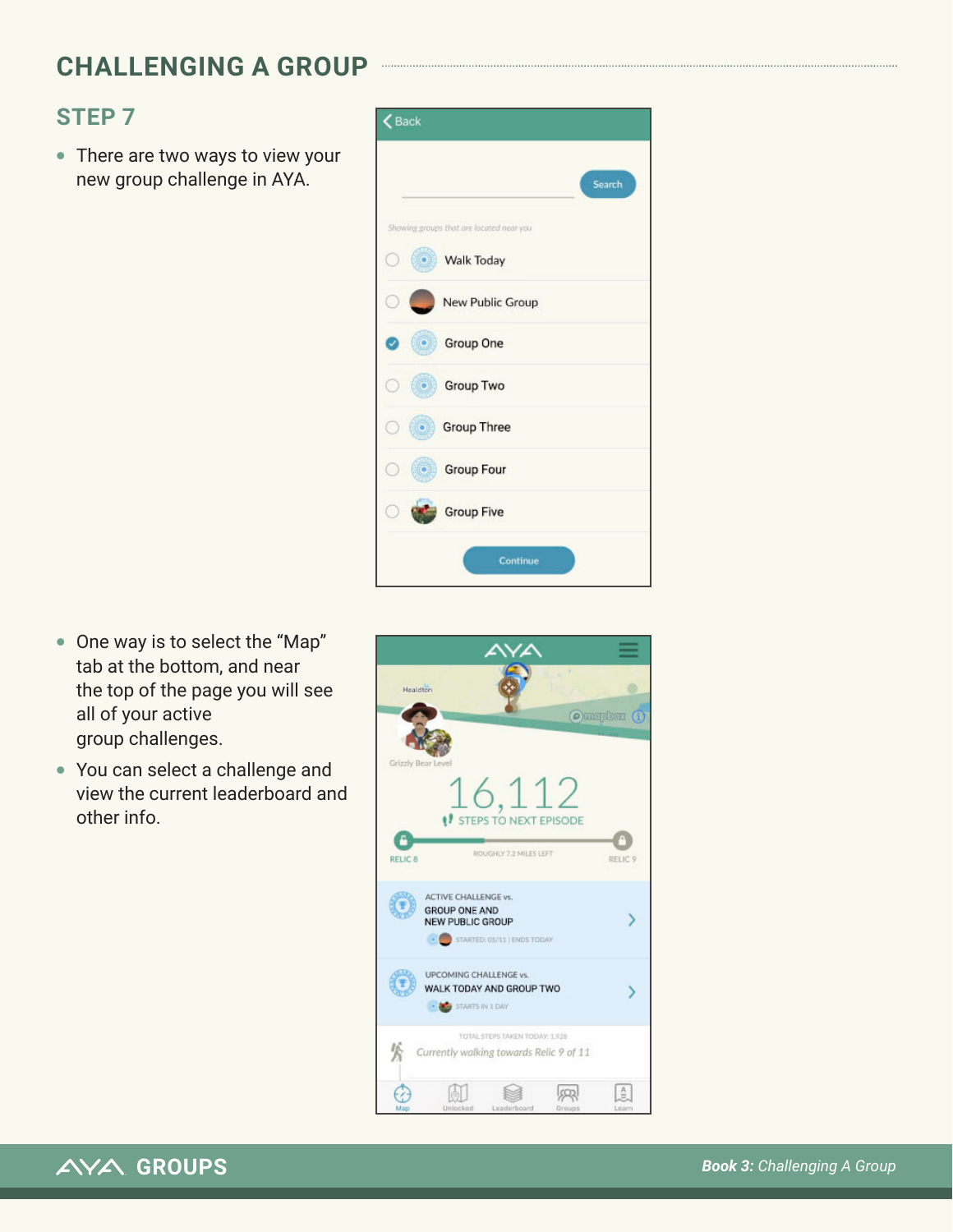#### **STEP 7 (CONT.)**

 $\bullet$  Near the top of the page you will see all of your active group challenges.



• You can select a challenge and view the current leaderboard and other info.



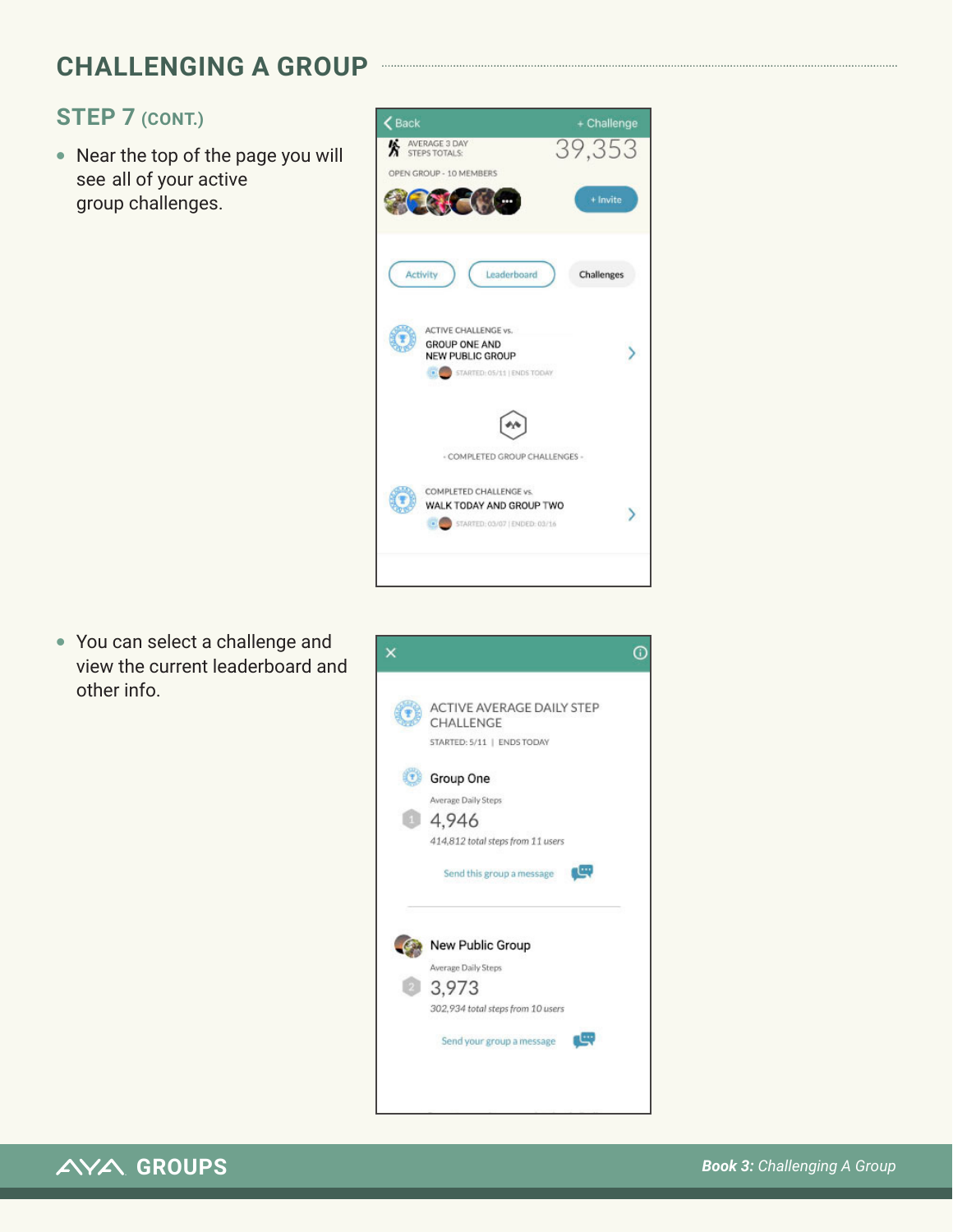#### **STEP 8**

 $\bullet$  The second way to view challenges is to select the "Groups" tab at the bottom.



- $\bullet$  Near the top, select the group you would like to view.
- Select "Challenges," and then you will be able to view all active and completed challenges.